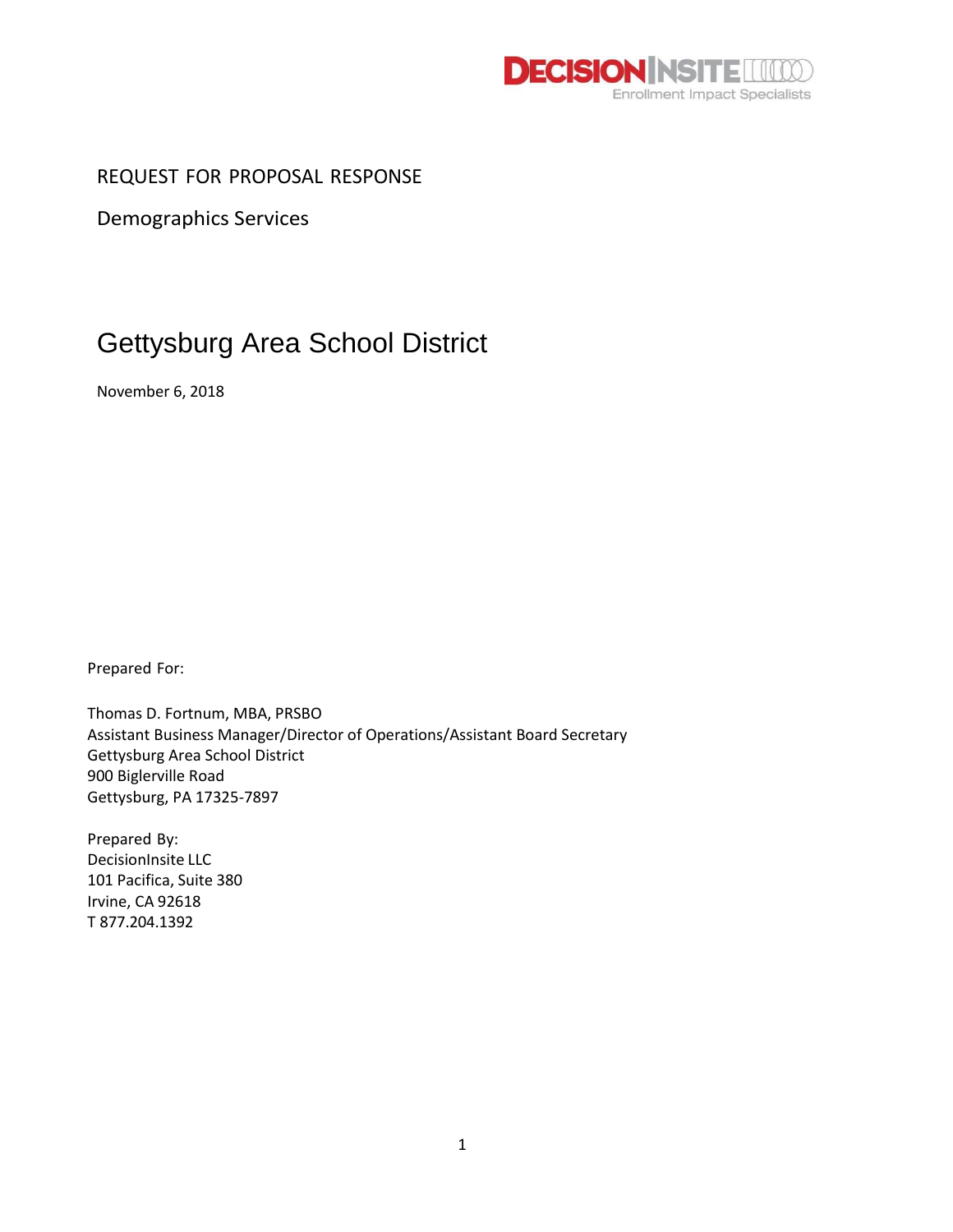

**Page**

## **TABLE OF CONTENTS**

| <b>Table of Contents</b>            |                                                       | $\overline{2}$ |  |  |
|-------------------------------------|-------------------------------------------------------|----------------|--|--|
| Section 1 - Executive Summary       |                                                       | 3              |  |  |
| Section 2 - Expertise               |                                                       |                |  |  |
| Section 3 - References              |                                                       | 5              |  |  |
| Section 4 - Rationale for Selection |                                                       | 6              |  |  |
| Section 5 - Proposal                |                                                       | $7 - 16$       |  |  |
|                                     | 5.1 Enrollment Projection Methodology                 |                |  |  |
| i.                                  | <b>District Wide Projections</b>                      |                |  |  |
| ii.                                 | By-School, By Grade Projections                       |                |  |  |
| iii.                                | <b>Enrollment Projection Accuracy</b>                 |                |  |  |
|                                     | 5.2 The StudentView System                            |                |  |  |
| i.                                  | <b>Analyzing Student Enrollment Trends</b>            |                |  |  |
| ii.                                 | <b>Filtering and Querying Student Characteristics</b> |                |  |  |
| iii.                                | <b>School Boundary Changes</b>                        |                |  |  |
| iv.                                 | <b>Community Demographics</b>                         |                |  |  |
| V <sub>1</sub>                      | <b>Residential Development</b>                        |                |  |  |
| vi.                                 | <b>School Locator</b>                                 |                |  |  |
| 5.3 Fees                            |                                                       | 15             |  |  |
| 5.4 Privacy                         |                                                       | 16             |  |  |
|                                     | 5.5 Proposed work schedule                            | 16             |  |  |
|                                     |                                                       |                |  |  |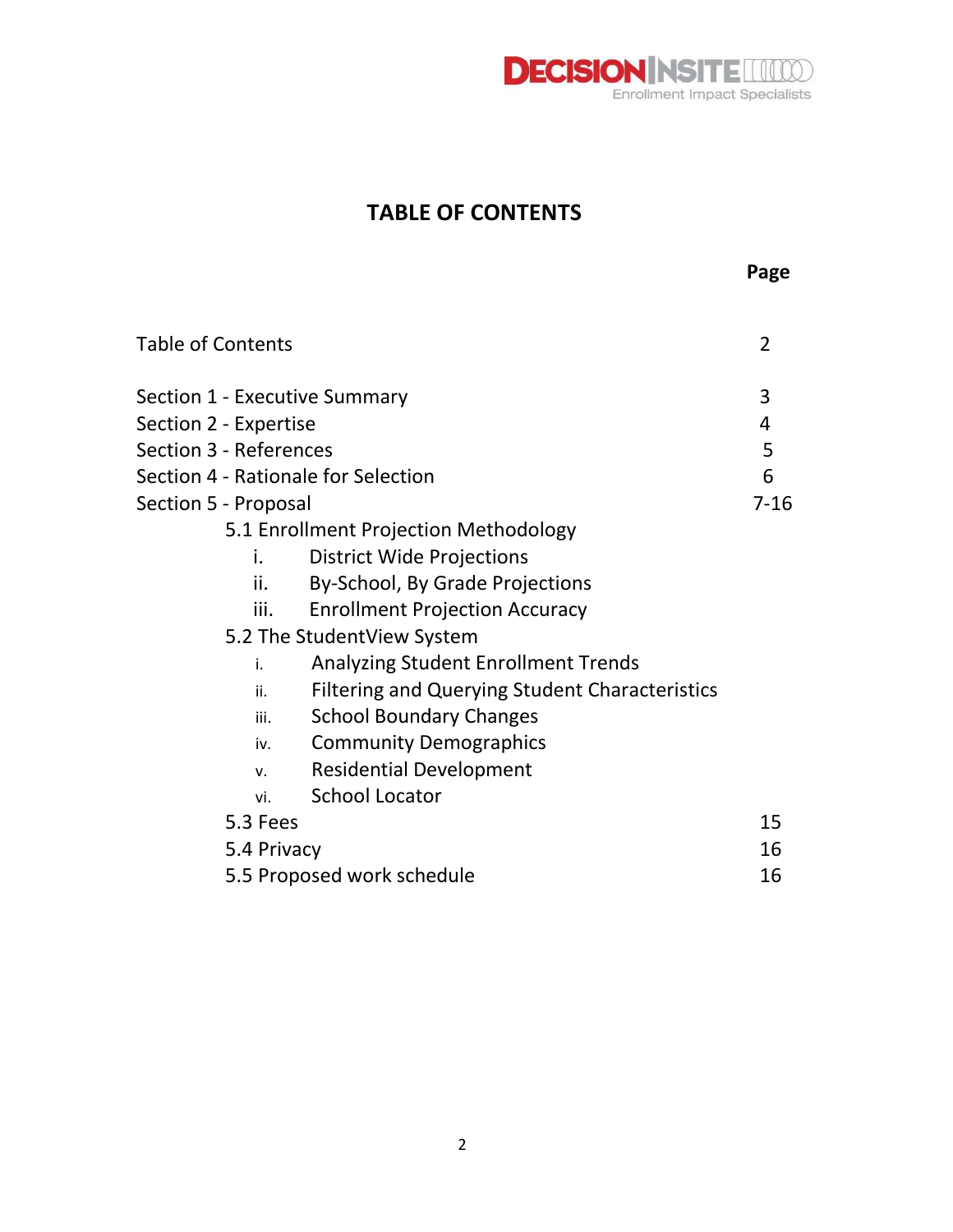

#### **SECTION 1 - EXECUTIVE SUMMARY**

DecisionInsite is pleased to present this response to your request for a proposal to provide Demographics Study Services to Gettysburg Area School District.

DecisionInsite currently provides 10-year, grade level enrollment projections and other demography services to over 150 school districts in California and across the country. Our objective, with this response document is to illustrate how DecisionInsite would assist the district develop options, plans and agreements to provide a safe and engaging learning environment for all students.

DecisionInsite's specialty and experience is the impact of enrollment on school districts. We provide information and tools to assist every department and function within a district that must address enrollment related issues. This includes budgeting, facilities planning and staffing. Information integrated within the StudentView System can also support grant writing efforts and individual school marketing strategies. DecisionInsite provides school district leaders with a combination of enrollment analytics, location intelligence technology and real-world expertise, the totality of which reveals the total enrollment impact picture. The combination and integration of these services allows school districts to move from analyzing data to understanding, which means that school districts spend more time making decisions about how to best meet the needs of their students.

DecisionInsite has been operating since June of 2004 and is headquartered in Irvine, California. It also serves clients in Arizona, Texas, Pennsylvania, Illinois, New York, Massachusetts, Ohio, Indiana and Connecticut.

For further information, please contact:

Sean Gorius Business Development Representative T: 330 241 9917 E: sgorius@decisioninsite.com

Michal Blegele

Michael B. Regele President, CEO

DecisionInsite, LLC *A California Limited Liability Company California Business License # 1200739 California Tax ID # 74-3123949*

Corporate Office, from which contract will be implemented: 101 Pacifica, Suite 380, Irvine, CA 92618 Phone: 877-204-1392, Fax: 949-748-888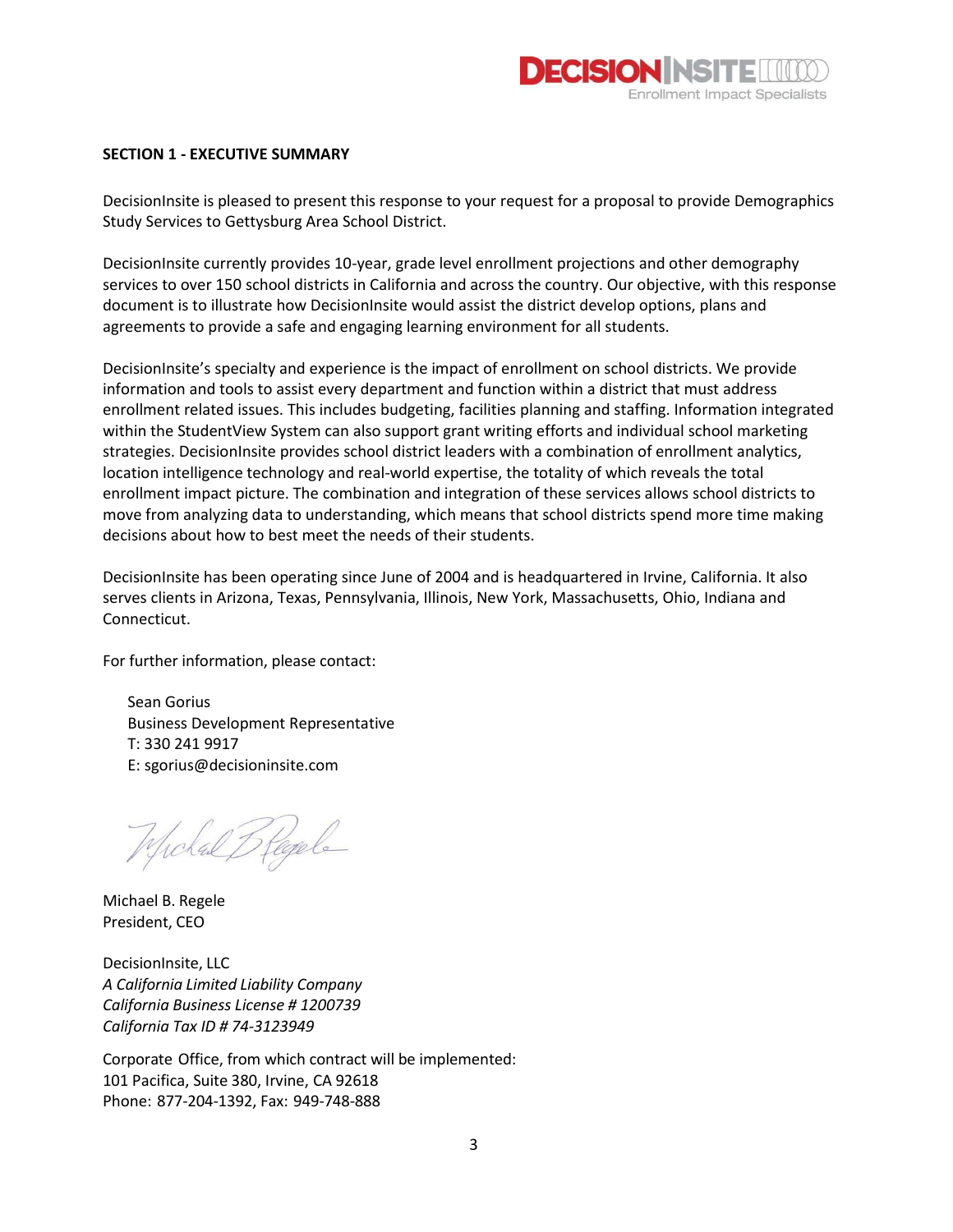

#### **SECTION 2 - EXPERTISE**

DecisionInsite brings commitment to accuracy and client satisfaction as well as decades of experience working both inside and outside of school districts. DecisionInsite sets a high standard for the quality of the projections we provide and we regularly exceed those standards. On top of the quality of the projections, we provide the School District with the premier web-based application—**StudentView System**—to analyze and present information on the dynamics of the communities served by the School District. The StudentView System provides not only projections of student enrollment but also integrated data from the United States Census, making it the perfect tool for planning for the future of the district.

#### **Experience with School Districts**

DecisionInsite was created by two individuals with significant personal knowledge and experience working inside school districts. Dr. Dean Waldfogel was a superintendent and Mr. Mike Regele is a former school board member of 11 years. Combined, our services allow school district staff to access information on their own and provide the resources to supplement the experience and availability of staff with our own extensive consulting and support personnel.

DecisionInsite offers comprehensive demographics services to assist school districts meet all areas of their needs. Our services include the following areas of expertise:

#### **Experience with Demographic and Statistical Information**

Mike Regele, DecisionInsite's President, began his involvement in demographics over 20 years ago when he founded a firm that produced thousands of demographic studies for nonprofit agencies across the U.S. His firm was recognized as one of the top demographics providers in the U.S. by American Demographics magazine. He subsequently started DecisionInsite to bring his expertise to school districts.

#### **Experience with Enrollment Projections**

Dr. Dean Waldfogel is the primary designer of DecisionInsite's enrollment projection system. Prior to developing the DecisionInsite model, he developed models for Irvine Unified School District that effectively guided the district through Irvine's many years of enrollment growth. DecisionInsite's residential development research team, headed by Bruce Terry, adds experience in tracking and projecting residential development.

#### **Experience with Spatial Analysis and Mapping**

Over the past 20 years, our team has prepared numerous analyses utilizing various traditional software systems and GIS software. Additionally, DecisionInsite designed its StudentView System as a spatial query engine that provides powerful analytical tools for exploring the impacts upon schools and enrollment by changing boundaries.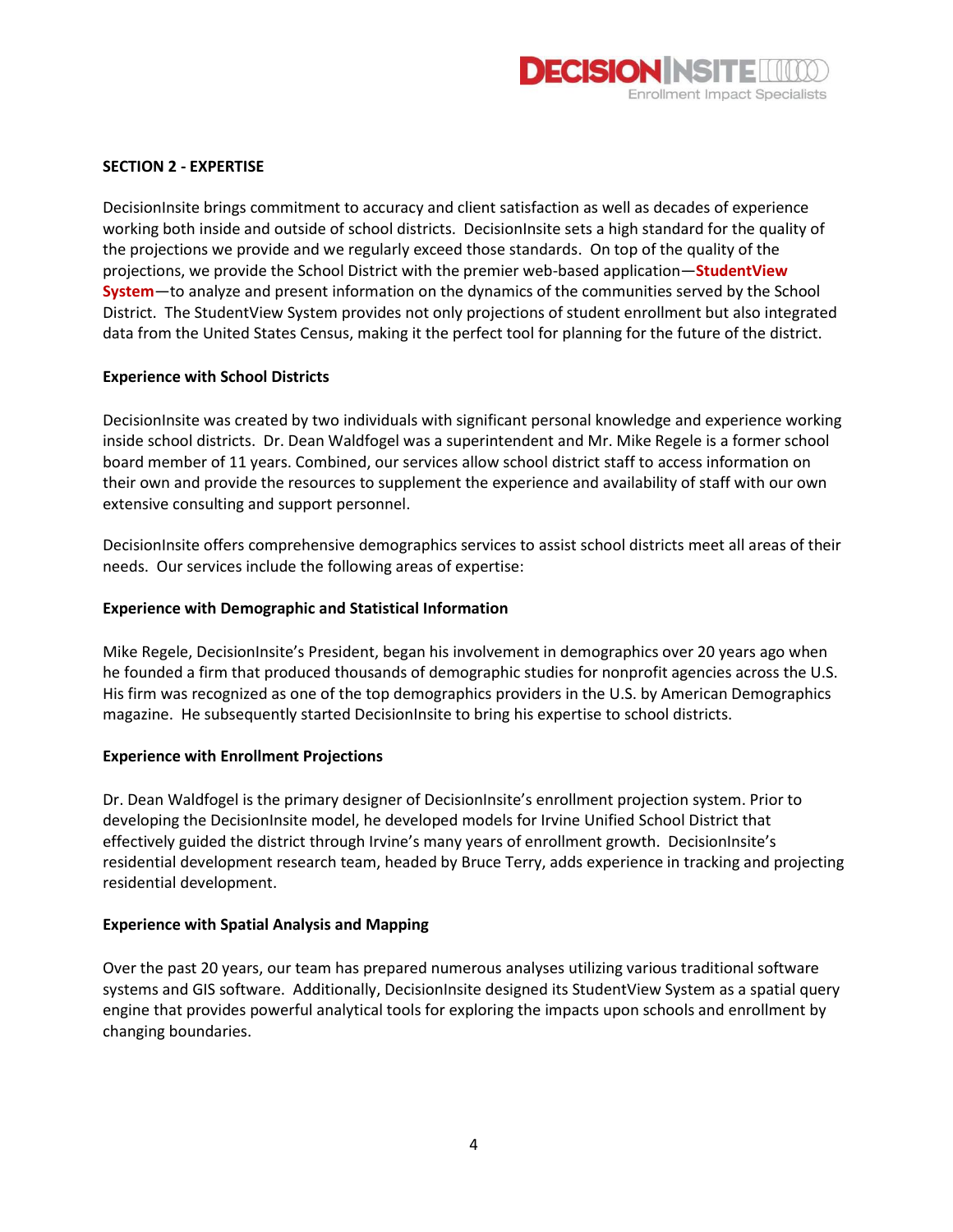

#### **SECTION 3 - REFERENCE CONTACT INFORMATION**

Please find below contact details of a selection of our existing districts that would serve as references. A full list of our Districts can be found here - http://decisioninsite.com/our-clients/

**Dr. John Toleno, Superintendent Upper Merion Area School District Contact phone: (610) 205-6403** [Jtoleno@umasd.org](mailto:Jtoleno@umasd.org)

**Dr. Alan Vandrew, Assistant Superintendent/CFO Mechanicsburg Area School District Contact phone: (717) 691-4518** [avandrew@mbgsd.org](mailto:avandrew@mbgsd.org)

**Mr. Stan Johnson, Executive Director of Operations Phoenixville Area School District (PA) Contact phone: (484) 927-5024 [johnsons@pasd.k12.pa.us](mailto:johnsons@pasd.k12.pa.us)** .

**Mr. Bob Reichert, Director of Business Affairs Hatboro-Horsham School District (PA) Contact phone: (215) 420-5007 [rreicher@hatboro-horsham.org](mailto:rreicher@hatboro-horsham.org)**

**Dr. Michael Christian, Superintendent. Colonial School District (PA) Contact phone: (215) 806-7531 [mchristian@colonialsd.org](mailto:mchristian@colonialsd.org)** 

**Jim Fregelette, Executive Director, Finance & Info. Sys. Erie 1 BOCES (NY) Contact Phone: (716) 821-7100 [jfregelette@e1b.org](mailto:jfregelette@e1b.org)**

**Dr. Samuel Lee, Superintendent Bensalem Township School District (PA) Contact phone: (215) 943-3200 ext. 212 [slee@bensalemsd.org](mailto:slee@bensalemsd.org)**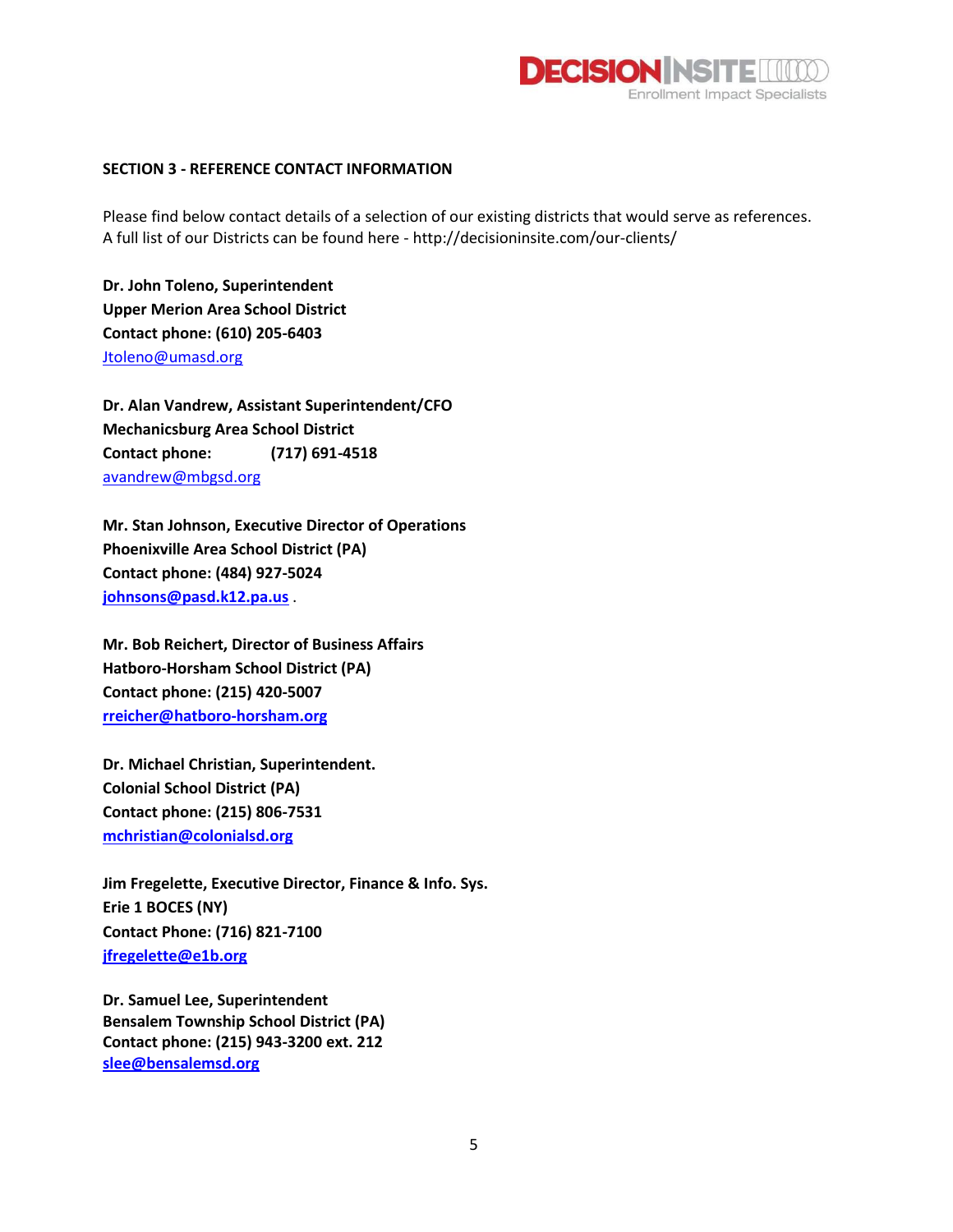

#### **SECTION 4 - RATIONALE FOR SELECTION**

DecisionInsite has developed the most sophisticated and efficient enrollment projection engine available for school districts. We have an experienced team consisting of projection analysts, programmers and consultants in place. These capabilities combined with our team production approach means that we can complete projects for our clients in an expeditious and timely manner, without sacrificing accuracy. We currently prepare two projections for each of our clients annually. DecisionInsite's current capabilities enable us to take on the most demanding client project and still exceed our client's time and quality expectations.

We have worked with school districts of all sizes in various parts of the State and in growing, declining and stable communities. This history provides us with the expertise to do the work required and the skills and foresight to navigate through the complexities that school districts often face. Our firm has embraced an open and transparent process to work with members of the community, staff, and the governing board.

DecisionInsite was created by two individuals with significant personal knowledge and experience working inside school districts. Dr. Dean Waldfogel was a superintendent and Mr. Mike Regele is a former school board member of 11 years.

**Dean Waldfogel, PhD (Principal in Charge- Enrollment Analytics):** With over four decades of leadership experience in public education, Dr. Waldfogel brings a unique perspective to DecisionInsite. A retired Superintendent of the Irvine Unified School District, he invested over 32 years in the district as an administrator. Dr. Waldfogel was the chief designer, developer and maintainer of the Irvine enrollment projection model that has been very successful in supplying the district with information necessary to plan for school facilities and staffing in concert with the Irvine Company's development of the Irvine community. His model guided Irvine Unified from serving a community of 50,000 to now well over 200,000 over two decades.

Additionally, Dr. Waldfogel was the driving force behind all boundary change proposals taken to the Irvine board over a 25-year period. Under his leadership, the district would begin with a "design criteria" that would guide their scenario development.

Dr. Waldfogel's primary role in DecisionInsite is the management of the production department. He oversees all facets of production including quality control. Each set of projections generated are carefully reviewed by Dr. Waldfogel. District staff will work closely with Dr. Waldfogel in the development of the forecast data.

**Michael Regele (President & CEO):** Mr. Regele brings over 30 years of expertise applying geodemographic analysis to planning and decision making. His specialty lies in the creation of GIS-based demographic models and the interpretation and presentation of demographic research and student enrollment forecasts. Mr. Regele used this knowledge and experience to design the functional capabilities of DecisionInsite's StudentView System. He firmly believes that complex data must be presented in a manner that promotes good understanding and supports wise decisions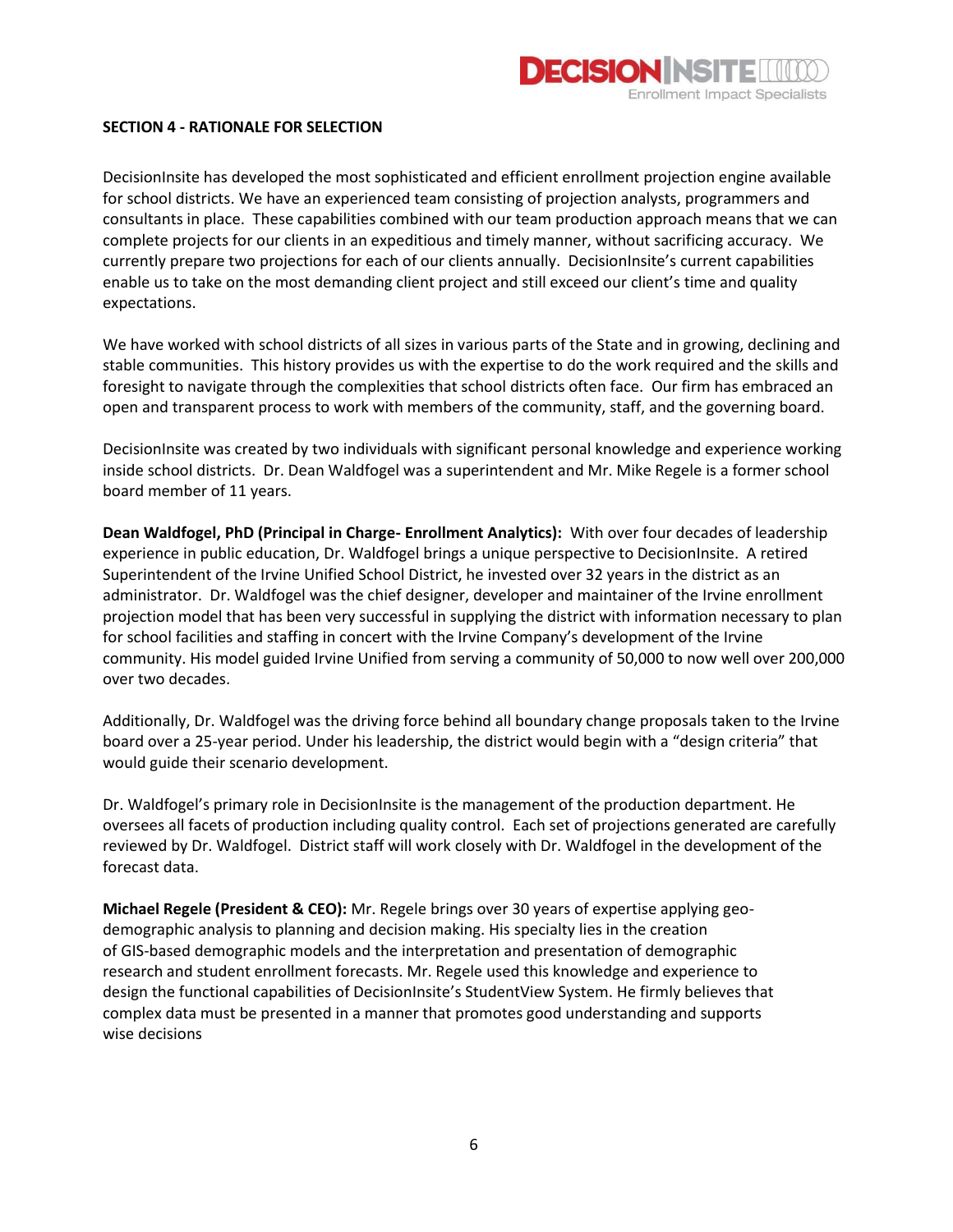

#### **SECTION 5 - PROPOSAL**

#### **5.1 Enrollment Projection Methodology**

Led by Dr. Dean Waldfogel, DecisionInsite's projection analyst team engages and interacts with our clients to identify issues and insure accuracy while our analysts leverage the capabilities of the StudentView system to produce highly accurate forecasts for our clients. Completed enrollment forecasts are deployed to our clients via our StudentView platform and the integrated projections enable a host of calculators, tools and analytical reports that allow district leaders to truly understand and create realistic "what if" scenarios. Unlike static enrollment projection reports, our enrollment forecasts are dynamic, interactive, and accessible for further analysis anytime (details of the features and functionality of the StudentView system can be found in Section 4).

### **Our most popular option provides for two, 10-year, by-school, by-grade, enrollment forecasts – a moderate forecast suitable for facility planning and a conservative forecast suitable for fiscal and staffing planning.**

Based on student data supplied by the district, every student is geo-coded and our projections begin at the student level. The district's geography is divided into small areas called study-blocks. Two unique projections are created for each elementary attendance area and the data is aggregated up to arrive at the middle school, high school and district-wide projections. The two projections consist of a moderate projection, used for facilities planning, and a conservative projection for fiscal and staffing planning.

A unique and very powerful element of our projections is that the realities of open enrollment, out of district enrollment and other non-home school attendance are included in each projection and this data is available for our clients to analyze. Projections by geographic region only are also available.

Enrollment projections are based on two critical factors: the student and school data supplied by the school district and the mathematical formulas that are applied to these data. Projections fundamentally look at recent history as reflected in the student data and assume that past patterns and trends will continue into the future. A range of unpredicted anomalies can cause reality to vary from the historical patterns. These include, but are not limited to, unusual changes in the economy, mortgage interest rates, the housing market, the job market, residential development plans, rental rates, etc.

DecisionInsite takes great care in preparing a district's enrollment projections. Known changes made by the district that interrupt the historical patterns, such as changes in attendance boundaries, or closing a school, can be accommodated in the projections. However, anomalous changes that occur between the last set of student data and the first projections are not reflected in the projections.

The calculations underlying the projections are mathematically precise. Each result is rounded to a whole number for ease of reading. This rounding may result in whole numbers displayed in a column not adding exactly to the displayed total of the column. This phenomenon, which is a result of rounding and not of any inaccuracy in the calculations, occurs both in the enrollment projections and in the community demographics.

Four major factors drive district-wide student enrollment projections. These include:

• Recent kindergarten enrollment trends, modified by live birth data,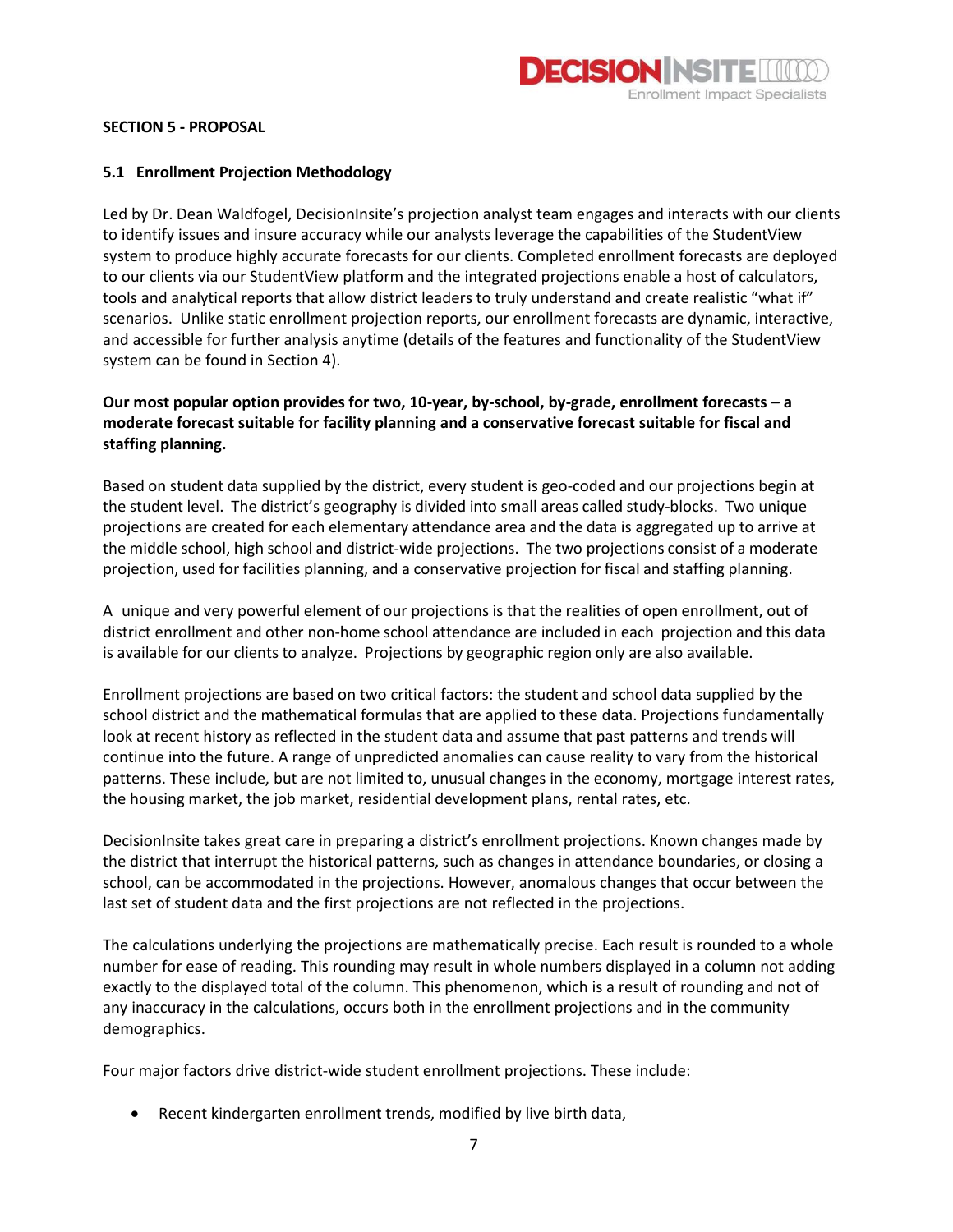

- changes in the grade level cohorts of students served as it moves across the years,
- changes in out of district enrollment
- changes in the number of dwelling units within the district.
- District-wide projections are disaggregated to school projections based on the historical patterns of school draw rates and school‐to‐school transfers.

#### **i. DISTRICT WIDE PROJECTIONS**

These are the elements involved in determining district enrollment projections:

*Studyblocks* - For demographic analysis and enrollment projections, the district is divided into studyblocks. Sometimes equivalent to an elementary attendance area or a census block group, a studyblock serves as the basis for the analysis of students served by the district and by schools. Studyblocks typically encompass 500–1000 students.

*Kindergarten Enrollment -* The projected Kindergarten enrollment is a key variable in projecting K–12 enrollment. The base Kindergarten projection is determined by the trend of Kindergartners served in each studyblock in the previous 3 or 4 years. Depending on the circumstances, a growth trend in Kindergarten enrollment may be capped. Steep straight‐line trends are mathematically moderated to avoid unrealistic results.

*Live Births* - The base Kindergarten projection may be adjusted to reflect possible influence of live births. Where a trend of live births across recent years in a given zip code can be documented, the base Kindergarten projection for Studyblocks in that zip code is adjusted accordingly. School Capacities - School capacities provided by the district are compared to projected enrollments. A Special Day Class (SDC) student is calculated by default as requiring 1 seat. At district option, these defaults can be changed. For example, if SDC classes are formed at 10 and occupy a typical classroom space, the default could be set to 3 seats per SDC student.

*Students in the Projections* - Enrollment projections are limited to typical K–12 students. SDC students are projected as a stable percentage of the typical population. Excluded from the projections are Pre-Kindergarten, Adult High School, Home School, Adult Ed, and Independent Study programs.

*Attendance Boundaries* - Attendance boundaries are assumed to remain constant, unless otherwise noted by the district. Closed Schools - Opportunities for open enrollment (intradistrict) are assumed to remain unchanged, unless otherwise noted by the district.

*Inter‐district Enrollment* - Students enrolled from other school districts are treated in aggregate as a single or limited number of studyblocks. Kindergarten students, the low middle school grade, and the low high school grade from this studyblock(s) are projected to the extent they exist in the most recent year. Existing out of district students are aged through the grades. Draw rates are assumed to be constant.

*Cohort Change of Students Served by the District* - Cohort percentage changes are calculated in order to assure sensitivity to perennial changes in students served by the district as they age from one grade level to the next. If every cohort were stable as it ages, the cohort percent change, from one grade to the next in each studyblock, would be calculated as 100%. For each studyblock, a cohort weighted average percent change over a defined number of years is calculated based on the change in the enrollment served as it ages from the previous grade level. Average cohort percentages above 100% might, for example, reflect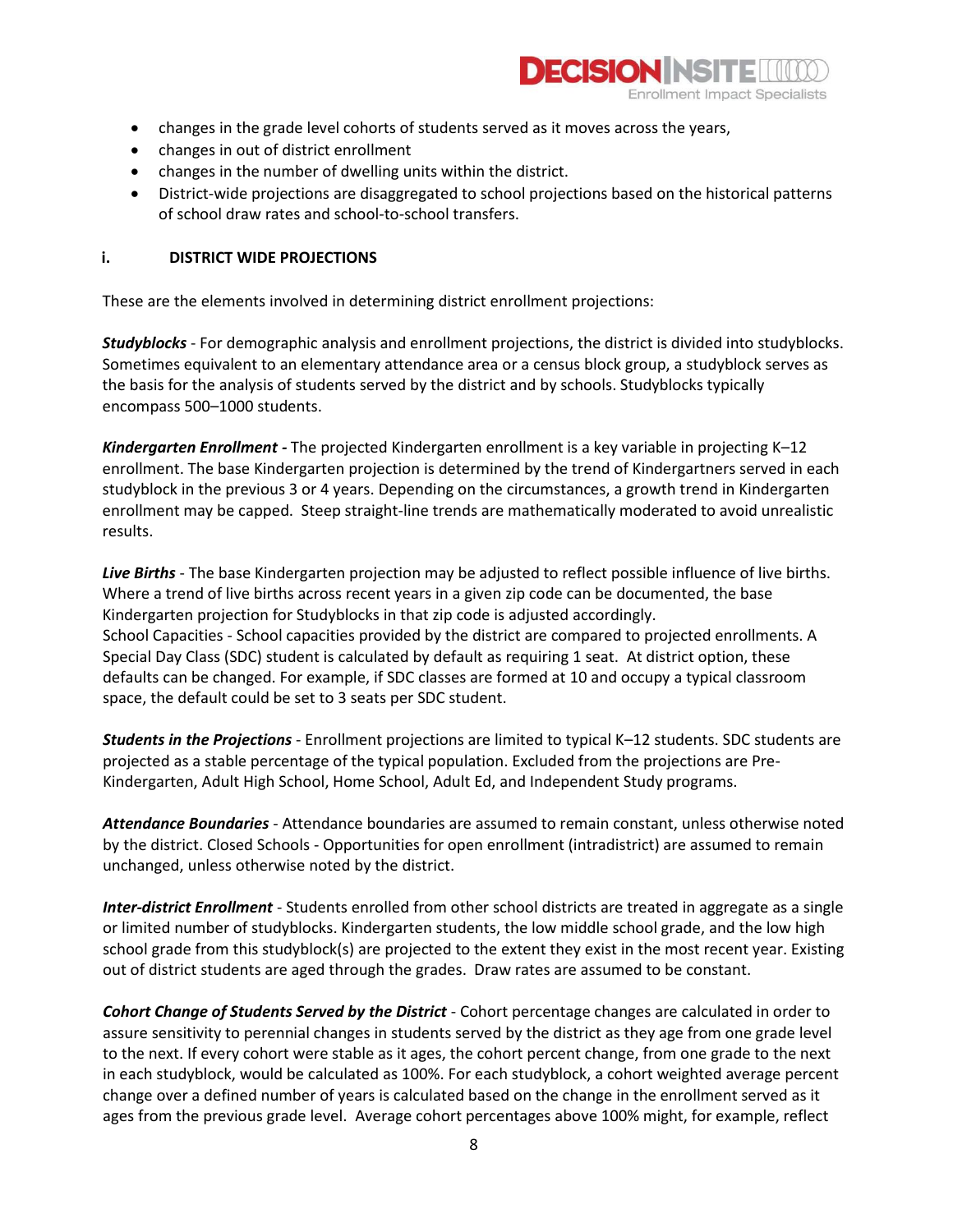

students returning from private schools. Cohort percentages below 100% might reflect drop-outs. Steep straight‐line trends are mathematically moderated to avoid unrealistic results. Growth studyblocks are those showing unusually high increases in elementary grade enrollment and/or cohort percent change in recent years—due, typically, to new housing development. Once growth studyblocks are identified, their default cohort percent change rate is set to "1" so as not to over‐project new residential growth. By default, growth is not predicted to continue unless new occupied dwelling units are projected. Exceptions to the default are made at grade 1, the low middle school grade, the low high school grade, and grade 12. Cohort changes can be adjusted as necessary. Manipulation of cohort percentages is used, for example, to reflect changes in inter-district transfers due to policy changes in sending or receiving districts.

*Residential Development Impact -* The predicted impact of residential development on district enrollment is based on three factors: 1) proposed new dwelling units, 2) the student generation rate for each unit type, and 3) the grade level distribution of newly generated students.

*1. Dwelling Units* - New dwelling units are categorized into three housing types: Single Family Detached, Single Family Attached, and Multifamily. Developers and builders are contacted for information relative to their annual plans for occupancy of new dwelling units. The conservative projection adjusts the developer stated phasing by stretching the units in a given project across more years.

*2. Student Generation* - Student generation rates are determined for each product type for each level: elementary, middle school and high school. These generation rates can also be varied by year or by project. Student generation rates are based on similar products types where such exist; otherwise, a default generation rate is used.

*3. Grade Level Distribution* - For each level, students generated by new dwelling units are distributed across grade levels. These percentages are based on historical patterns where they exist; otherwise, default percentages are used.

#### **ii. BY-SCHOOL, BY-GRADE PROJECTIONS**

These are the elements involved in distributing across the schools the students projected in the district enrollment:

*School Draw Rates* - Projecting enrollment at the school level is based on the concept of a school draw rate, i.e., the percent of students from a given studyblock who enroll in a given school at its lowest grade. Draw rates reflect the impact of open enrollment within a district. For example, if one-half the sixthgraders from a given studyblock enroll in a particular 6–8 middle school, that school has a draw rate of 50% from that studyblock. The draw rate for the most recent year is applied by default to the projected district enrollment for that grade from a given studyblock. The draw rate ages with the cohort. In this way, if the underlying cohort changes, the number of students enrolled at the school will change accordingly. Draw rates can be adjusted as necessary. Manipulation of draw rates is used, for example, to project the impact of changes in attendance boundaries, the impact of closing a school to open enrollment, or opening a new school.

*Intra‐district Transfers -* Grade‐level transfers within or across schools are included in the projections to accommodate fluctuations like retention, transfer to continuation school, or any other special programs a district may offer that result in students changing schools at other than the typical grade configuration shifts. Transfers are calculated by applying the percent of a grade level population at one school that is transferred in the following year to another school, or continued at the same grade level at a given school in the following year.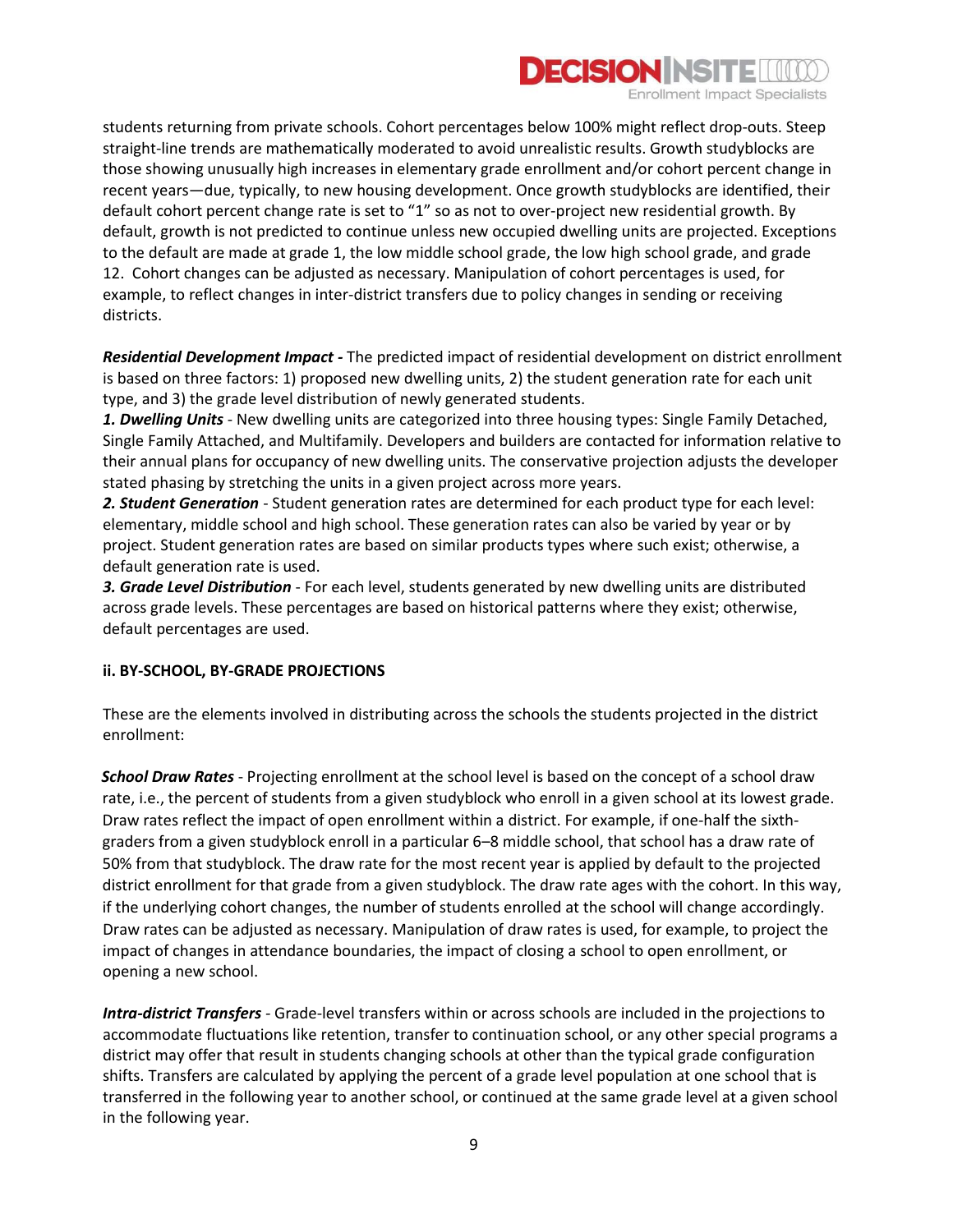

#### **iii. ENROLLMENT PROJECTION ACCURACY**

DecisionInsite's enrollment forecasting methodology and the accuracy of our projections have been validated by the hundreds of annual forecasts we produce for our School District clients.

DecisionInsite performs Project Variance analyses for our multi-year agreement districts, comparing our enrollment projections with actual attendance data for that school year. Over the last 5 years we have upheld our standard of achieving accuracy within less than 1% deviance from the actuals. By providing moderate and conservative projections, we are confident that the real attendance numbers will fall inbetween these high and low parameters, even when looking forward to years 5-10.



#### **5.2 THE STUDENTVIEW SYSTEM**

Designed specifically for school district leaders, the StudentView System bridges the gap between *data* and *decisionable* information. StudentView is an easy-to use, cloud-based mapping interface built on Google Maps. StudentView is accessible from any internet connection and can be run in simultaneous sessions.

As noted above, DecisionInsite produces a 10-year Moderate and Conservative projection for each school site. These enrollment forecasts are delivered to our clients through the DecisionInsite StudentView system. StudentView is DecisionInsite's technology platform and the gateway to Enrollment Analytics and TransitOptimizer solutions. Enrollment Analytics is the ability to analyze and query DecisionInsite's enrollment forecasts as well as historical enrollment data. The tools and reports available in the StudentView system allow our clients to access the enrollment forecast data *they* are interested in viewing, versus having to look through pages of reports. In short, the technology serves as an information management and analytical tool.

**The StudentView license including unlimited training is included in the Premier fee in Section 5.3**



#### **i. ANALYZING STUDENT ENROLLMENT TRENDS**

Enrollment Analytics allows clients to query and identify student enrollment trends. DecisionInsite's approach, from the outset, was to create a methodology that was inclusive of the reality of non-homeschool attendance. Factors that might fall under non-home-school attendance would include: school choice, open enrollment, voluntary and involuntary transfers, special education program placement, magnet schools, enrichment program placement and more.

Our projections take into account this reality and our analytics provide our clients with a significant amount of data which reveals the impact of student transfers across their district. Please see below for examples of how we deliver inter-transfer or open enrollment statistics. This data can be viewed in both a tabular format (downloadable to Excel) and a map based format (exportable into PowerPoint).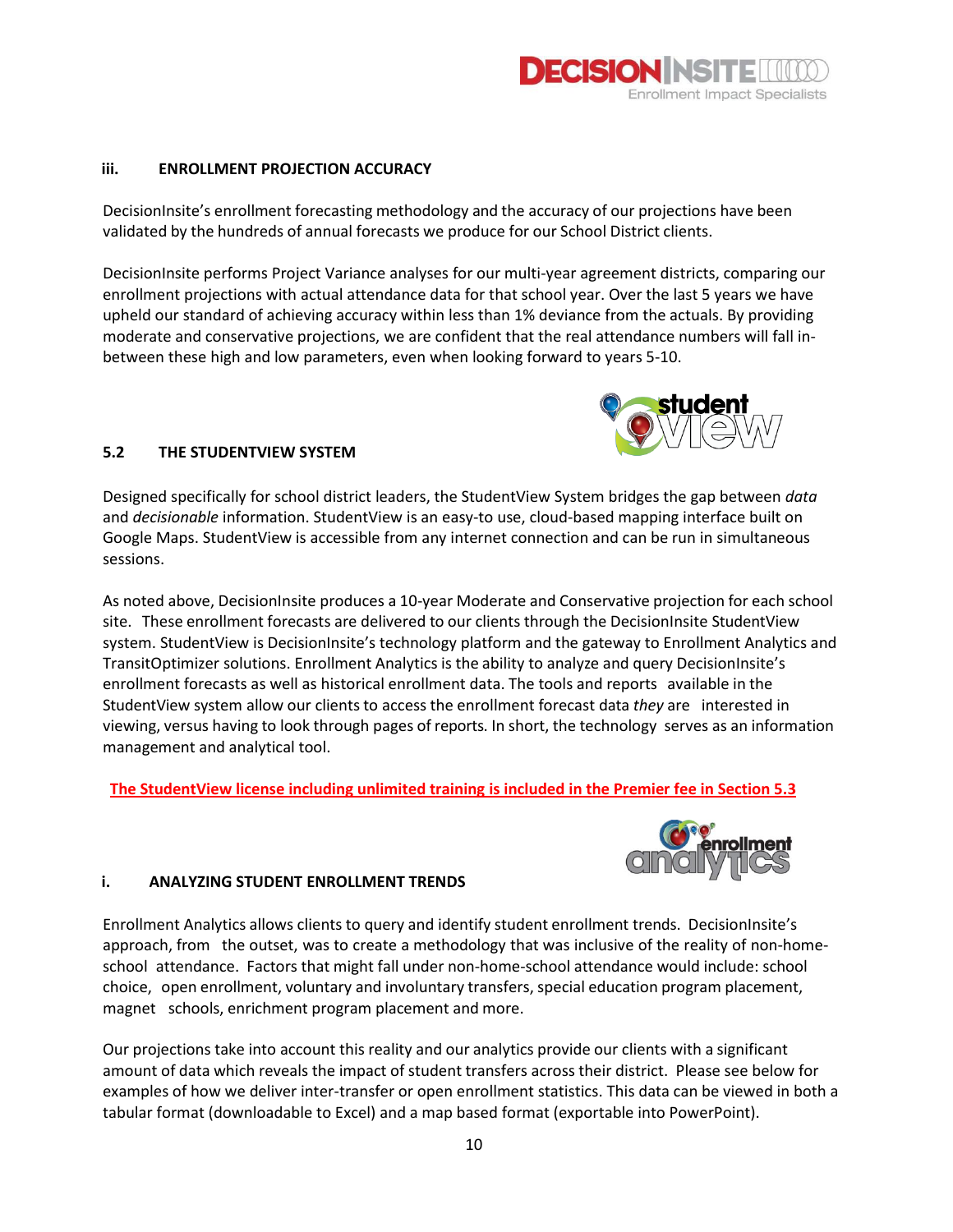#### **DECISION INSIT** ller. **Enrollment Impact Specialists**

Download To Excel

Open Enrollment ('For reliable results, select a grade range such that there are no overlapping attendance boundaries.)  $K-5$   $\bullet$  2010  $\bullet$  Open Enrollment Report

| K-5 Open Enrollment (sans SDC) |                                                                                                        |                         |                |                |                |                         |                |            |                |     |              |                |                |                |     |                |                |                         |
|--------------------------------|--------------------------------------------------------------------------------------------------------|-------------------------|----------------|----------------|----------------|-------------------------|----------------|------------|----------------|-----|--------------|----------------|----------------|----------------|-----|----------------|----------------|-------------------------|
| <b>Attending School &gt;</b>   |                                                                                                        |                         |                |                |                |                         |                |            |                |     |              |                |                |                |     |                |                |                         |
| <b>Attendance Area v</b>       | Adams Adrsn Clfrn ClgPk Estbl HbrVw Kaisr Klbrk Lncin Mrnrs NptCs Nwprt NptHt Pirno Pmna Rea Snra Vctr |                         |                |                |                |                         |                |            |                |     |              |                |                |                |     |                |                |                         |
| Adams                          | 341                                                                                                    |                         | 5              | $\overline{2}$ | $\overline{2}$ |                         | 5              | 1          | з              | з   |              |                |                | з              | 5   | $\overline{2}$ | з              | 1                       |
| Adrsn                          |                                                                                                        | 376                     |                |                | $\overline{2}$ |                         |                |            |                |     |              |                |                |                |     |                |                |                         |
| Clfrn                          |                                                                                                        |                         | 324            | 1              |                | $\overline{\mathbf{2}}$ | $\overline{2}$ |            |                | 1   |              |                |                | 1              |     | 1              |                | $\overline{\mathbf{2}}$ |
| ClgPk                          | 12                                                                                                     |                         | 7              | 490            | 6              | 4                       | $\epsilon$     | $\epsilon$ |                | 4   |              | $\overline{2}$ |                | $\mathbf{1}$   | 9   | $\mathbf{1}$   | $\overline{2}$ |                         |
| Estbl                          |                                                                                                        |                         |                |                | 216            |                         |                |            |                | 4   |              | 1              |                |                |     |                |                |                         |
| <b>HbrVw</b>                   |                                                                                                        | 4                       |                |                | $\overline{4}$ | 354                     |                |            | $\overline{2}$ |     | з            |                |                |                |     |                |                |                         |
| Kaisr                          |                                                                                                        |                         | 1              | 1              | $\overline{7}$ | з                       | 411            |            |                | 12  |              | 6              | 13             | 1              | 1   |                | 1              |                         |
| Klbrk                          |                                                                                                        |                         |                | 4              |                |                         | $\overline{2}$ | 332        |                |     |              |                |                | 8              |     |                |                |                         |
| Lncln                          |                                                                                                        | $\overline{\mathbf{2}}$ |                |                | 26             | 15                      |                |            | 482            |     |              |                | з              |                |     |                |                |                         |
| <b>Mrnrs</b>                   |                                                                                                        |                         |                |                | 4              | $\overline{2}$          | 5              |            |                | 619 |              | $\mathbf{1}$   | $\overline{7}$ |                |     |                |                |                         |
| <b>NptCs</b>                   |                                                                                                        | 2                       |                |                |                | 8                       |                |            | 6              |     | 563          |                |                |                |     |                |                |                         |
| <b>Nwprt</b>                   |                                                                                                        | $\mathbf{1}$            |                |                | 1              | $\mathbf{1}$            | $\mathbf{1}$   |            |                | 4   |              | 311            | 4              |                |     |                |                |                         |
| NptHt                          |                                                                                                        |                         |                |                |                | 1                       | 1              |            |                | 4   |              | 4              | 479            |                |     |                |                |                         |
| Pirno                          |                                                                                                        |                         | $\overline{2}$ | 5              | з              |                         | з              | 12         |                |     | $\mathbf{1}$ |                | $\mathbf{1}$   | 329            |     |                | з              | $\mathbf{1}$            |
| Pmna                           | 2                                                                                                      |                         | 2              |                | 1              |                         |                |            |                |     |              |                | 1              |                | 345 | 11             |                |                         |
| Real                           | 5                                                                                                      |                         |                | 4              | $\mathbf{1}$   | $\mathbf{1}$            | 6              |            |                | 4   |              |                | 5              | $\overline{2}$ | 59  | 300            |                | 6                       |
| Snra                           | 1                                                                                                      |                         |                | 1              | $\overline{2}$ |                         | $\overline{2}$ |            | 1              |     |              |                |                | 5              |     |                | 429            |                         |



### **ii. FILTERING AND QUERYING STUDENT CHARACTERISTICS**

Via accessing student data, DecisionInsite has the capability to assign "attributes" or "traits" to students which allows clients to a n a l y z e enrollment trends of students in subgroups. Examples of this might include students with special needs or students who receive certain district services. Once traits have been associated with a student, our analytics and mapping technology then provide an array of capabilities to analyze and map the location of these students. Our clients have found that the combination of the analysis and mapping of subgroups of students greatly aids in district decision-making. Two examples of these attributes are below -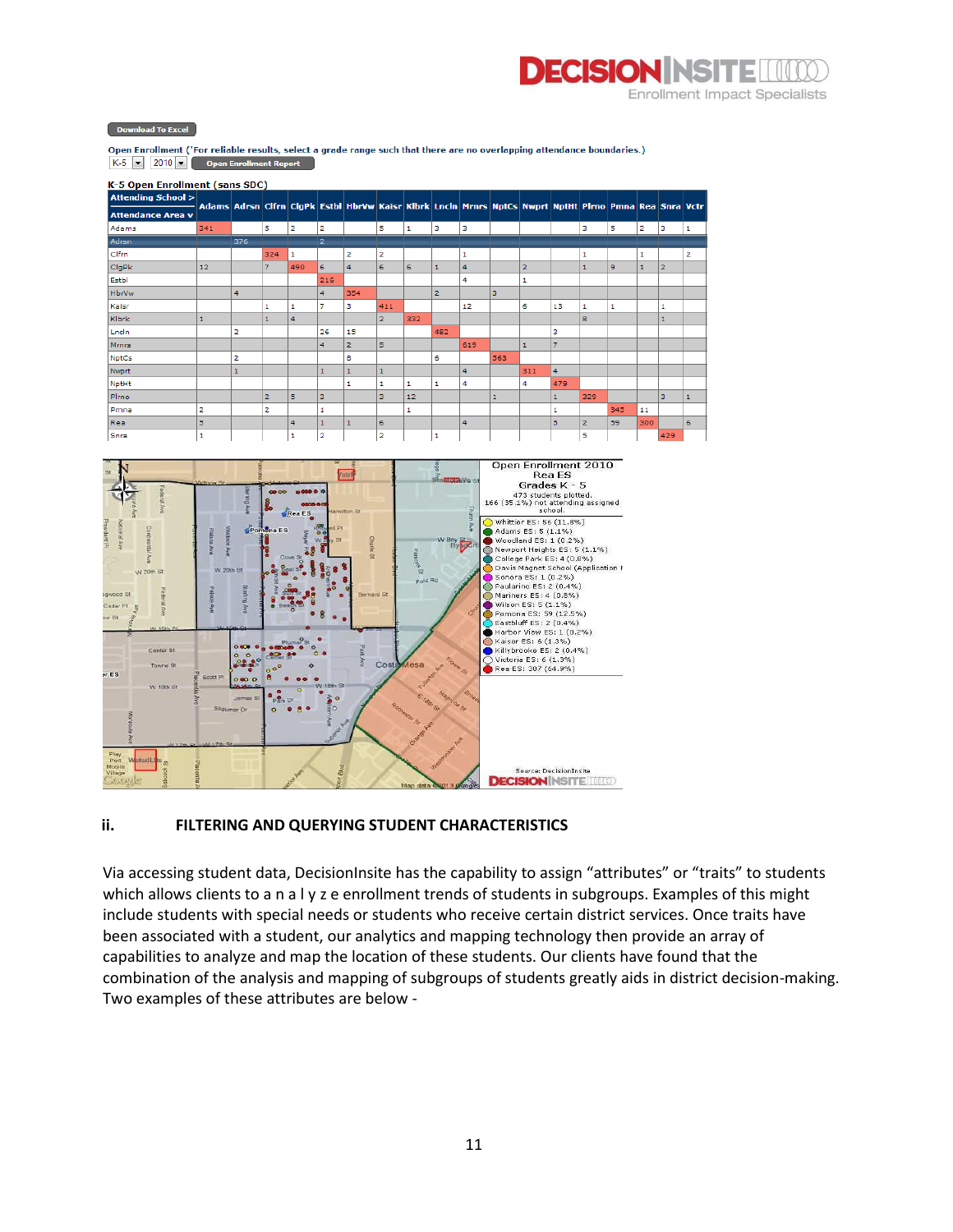



By Ethnicity



All Day Special Education Students Only

#### **iii. SCHOOL BOUNDARY CHANGES**

DecisionInsite has significant experience assisting clients with school boundary changes. Additionally, we have helped clients open new school campuses and consolidate schools. Our system makes it quite simple to analyze "what if" school boundary scenarios. This capability is used directly by DecisionInsite clients and by our consultants. Moving a school boundary line is as simple as selecting a line and moving the line with your mouse. By plotting students, users can immediately view student counts. DecisionInsite's geographic area projection technology allows both clients and DecisionInsite consultants to create custom projections, based o n t h e new boundary created, to verify that a boundary scenario will be able to accommodate enrollment growth in the future.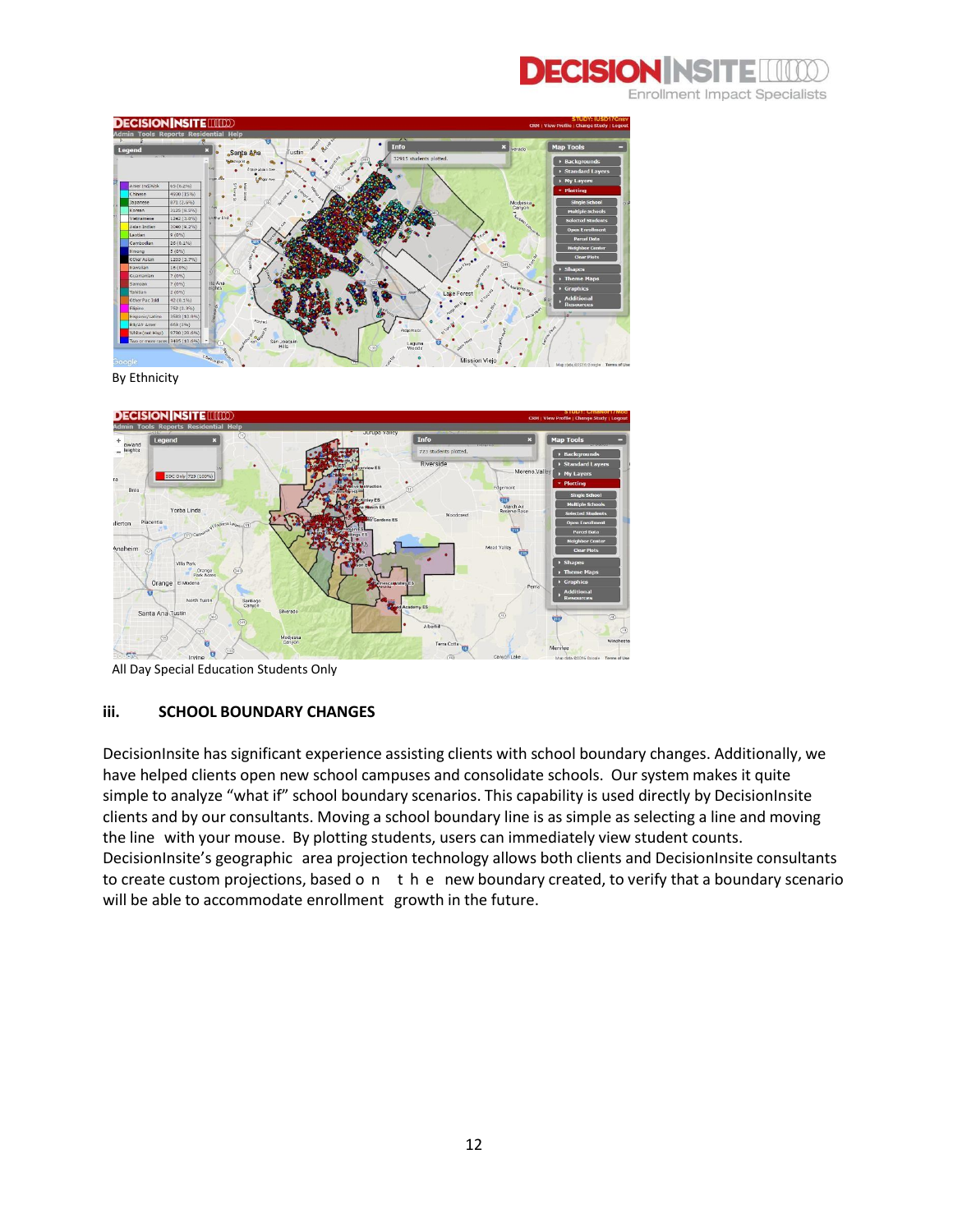



*Example: Boundary Modification Tool*

#### **iv.****COMMUNITY DEMOGRAPHICS**

DecisionInsite maintains an extensive nationwide database of demographic data which is used by our projection analysts and is available for our clients to access. The source of our demographic data is the US Census, Synergos Technologies, Experian and several other proprietary sources. DecisionInsite aggregates this data in our database. Demographic data is updated twice annually. The amount of data available is too extensive to list here. A sampling of the data available includes, population data, household data, socio-economic data, education attainment data, family structure data, community aging, school age children (based on US census), diversity and ethnicity data, employment data and much more. Historical, current and projected data is available. DecisionInsite makes it very easy to access this data. All our demographic data can be accessed via the web, anytime with a district login. This data can be queried geographically – the user defines the geographic area to be queried.

| <b>Overview</b>   | Demographic Trends                                                                                  | <b>Get Reports</b>                                      |
|-------------------|-----------------------------------------------------------------------------------------------------|---------------------------------------------------------|
|                   | Racial/Ethnic Trends                                                                                | <b>Get Charts</b>                                       |
| People            | Population/Households Forecast                                                                      | <b>Get PDF</b>                                          |
| <b>Households</b> | Phase of Life Forecast                                                                              | <b>Selected Reports (clear)</b><br>· Demographic Trends |
| <b>Families</b>   | Average Income Trends: Households and Per Capita<br>Summary: Population 5+: Language Spoken at Home |                                                         |
| <b>Diversity</b>  | Summary: Phase of Life<br>Summary: Population by Household Type                                     |                                                         |
| <b>Housing</b>    | Summary: Families in Poverty                                                                        |                                                         |
| <b>Work</b>       | Summary: Housing Units<br>Mosaic                                                                    |                                                         |
| <b>ViewPoint</b>  | Mosaic Groups                                                                                       |                                                         |
| Quad              | Ethnicity By Age<br>Hispanic/Non Hispanic By Age                                                    |                                                         |

*Example: Demographic report menu options*

**Access to this data is included in the Premier fee in Section 5.3**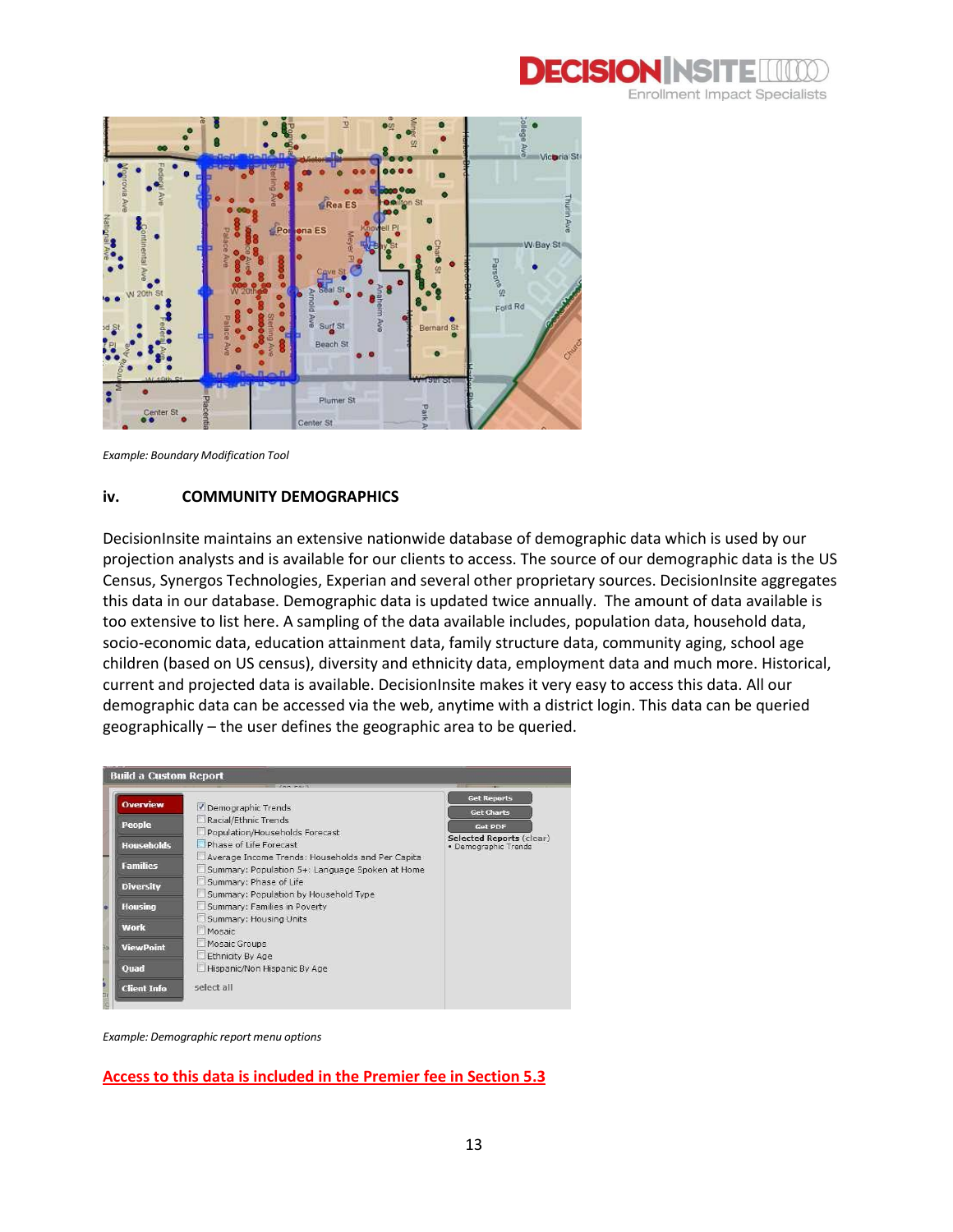

#### **v. RESIDENTIAL DEVELOPMENT**

The Residential Development Research Team led by Hayley Rigali c o n t a c t developers, city and county building departments and other stakeholders to gather and aggregate residential development data. That data is then factored into the client enrollment forecasts and is available for clients to access in the StudentView System. Clients view projections with or without the impact of residential development included in the projections.

DecisionInsite's researchers analyze a number of factors for each development. Some of these elements include, type of housing, price point of unit, number of bedrooms, proposed phasing, actual building progress and several others. With this data we apply our student generation rate factors to projects. If the client has student generation rate factors that are to be used, DecisionInsite will use the districts generation rates.

A whole host of reports and analytical tools are available for the client to access within the system. Residential development projects are also mapped in the system so clients can gain an understanding of the locational relationship between proposed developments and their schools. All research is completed by the Residential Research team remotely.





#### **vi. SCHOOL LOCATOR**

This locator is Google Maps based which means that most users are immediately familiar with the navigation. Users simply type in their address, confirm the address and the locator identifies which schools serve that address. Walking, biking and driving directions, from the address to the school are available. Information can be translated into sixty-five different languages.

If the client should choose, Bus information can be added to MySchoolLocator. This would include the bus route and run information for each school as well as stop times. The district must provide the bus data to DecisionInsite in our format in order for uploading.

Google's viewing options are available – Street view, satellite view, hybrid view etc.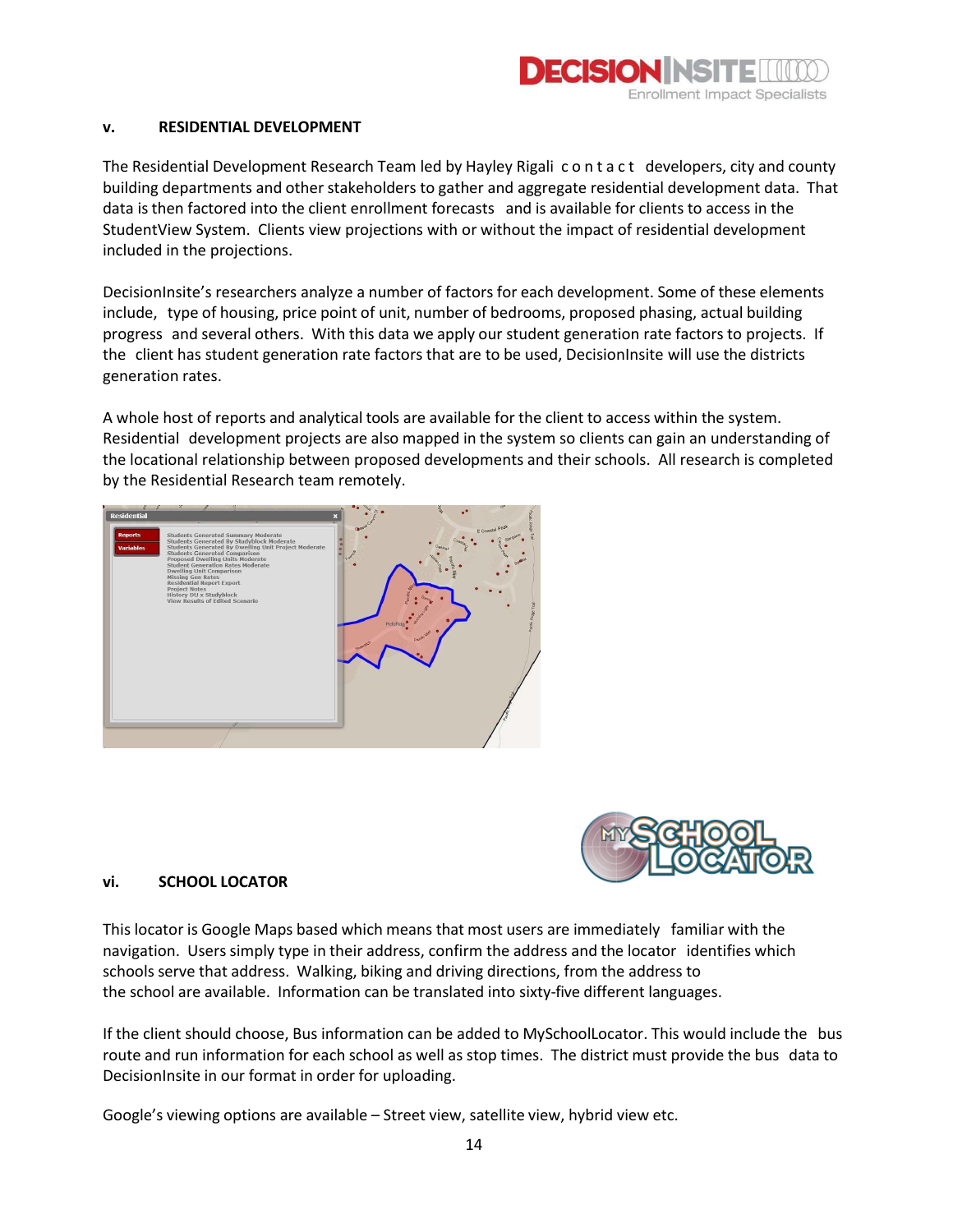



#### **The School Locator is included in the Premier fee in Section 5.3**

#### **5.3 PROPOSED FEES**

DecisionInsite offers 1, 3 and 5-year agreement terms for clients. Discounted pricing is offered to clients who select either the 3 or 5-year agreement terms, with the 5-year option providing the largest discount. For our 3 and 5-year options, new 10-year enrollment forecasts will be generated each year, in fall, after the initial year. Pricing will not change during the contract term. Clients may end an agreement early if their needs should change.

**Multi-year agreements** are based upon discounts to the single year fee for system and services. Should the district opt for one of the multi-year agreements and then choose to terminate the agreement an adjustment will be applied to the final year of service based upon the number of years of the contract that have been completed.

#### **All fees include a Final Report submitted annually and one Board presentation.**

The following table summarizes the fee and options available. Upon request, DecisionInsite will generate a formal Service Agreement which reflects the term selected, for your review.

| <b>Summary of System Pricing and Enhancements</b>     |                 |                |                  |  |  |  |  |  |
|-------------------------------------------------------|-----------------|----------------|------------------|--|--|--|--|--|
| <b>Initial Student Projection School Year</b>         | 2018/2019       |                |                  |  |  |  |  |  |
|                                                       | <b>Option A</b> | Option B       | <b>Option C</b>  |  |  |  |  |  |
| <b>Proposed Options</b>                               | 1 Year Only     | 3 Year         | 5 Year Agreement |  |  |  |  |  |
|                                                       |                 | Agreement (per | (per year)       |  |  |  |  |  |
|                                                       |                 | year)          |                  |  |  |  |  |  |
| <b>Premier (2 x 10yr Enrollment Projections &amp;</b> | \$12,813        | \$10,250       | \$9,020          |  |  |  |  |  |
| <b>StudentView access)</b>                            |                 |                |                  |  |  |  |  |  |
| Allowance for Residential Development Research        | \$1,500         | \$1,500        | \$1,500          |  |  |  |  |  |
| (not to exceed) *                                     |                 |                |                  |  |  |  |  |  |
|                                                       |                 |                |                  |  |  |  |  |  |
| <b>Total Not to Exceed</b>                            | \$14,313        | \$11,750       | \$10,520         |  |  |  |  |  |
| <b>District Capacity Analysis</b>                     |                 |                |                  |  |  |  |  |  |
| <b>One Time Fee</b>                                   |                 |                |                  |  |  |  |  |  |

\*Residential development research is charged on an hourly 'not to exceed basis'